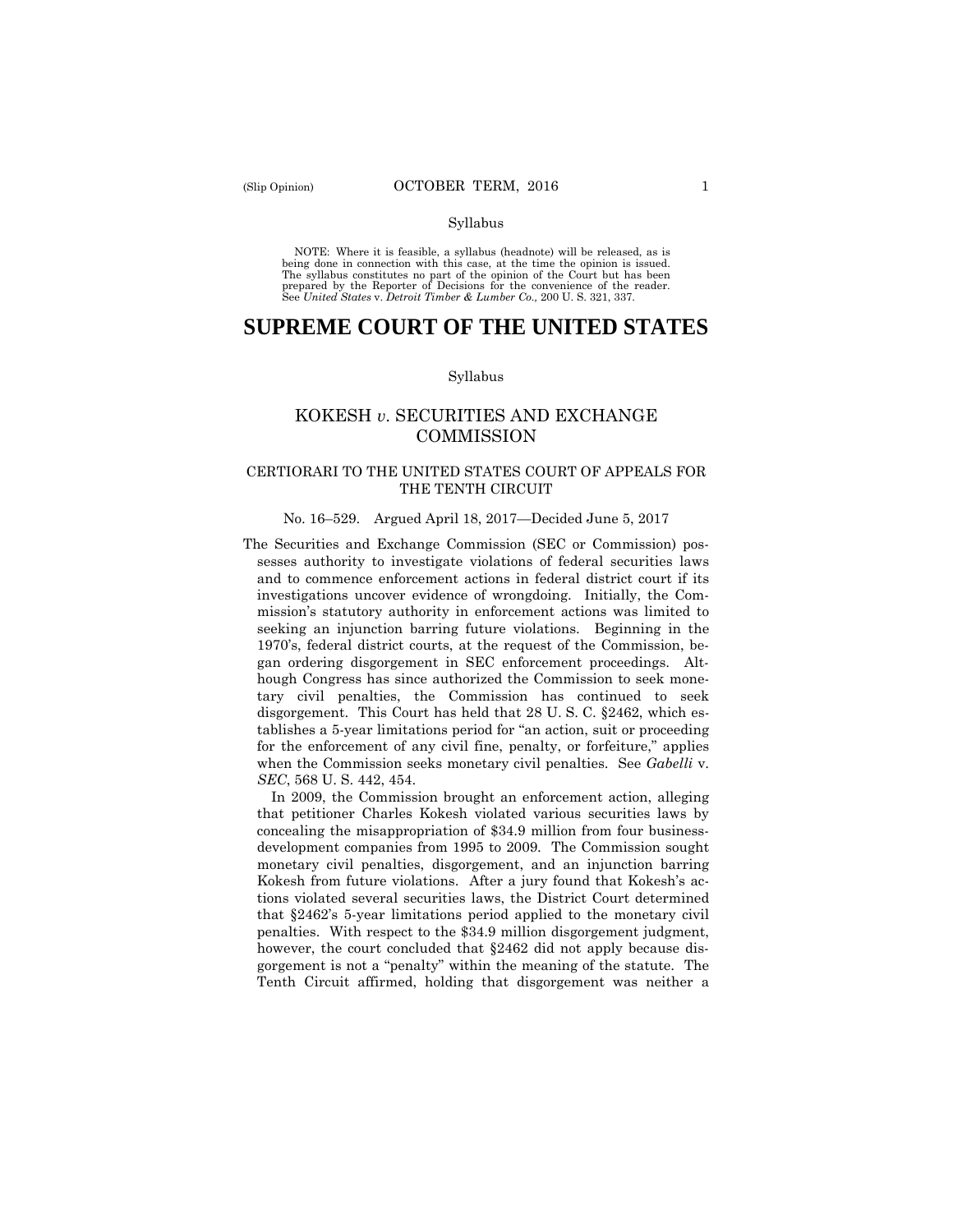#### Syllabus

penalty nor a forfeiture.

*Held*: Because SEC disgorgement operates as a penalty under §2462, any claim for disgorgement in an SEC enforcement action must be commenced within five years of the date the claim accrued. Pp. 5–11.

(a) The definition of "penalty" as a "punishment, whether corporal or pecuniary, imposed and enforced by the State, for a crime or offen[s]e against its laws," *Huntington* v. *Attrill*, 146 U. S. 657, 667, gives rise to two principles. First, whether a sanction represents a penalty turns in part on "whether the wrong sought to be redressed is a wrong to the public, or a wrong to the individual." *Id.*, at 668. Second, a pecuniary sanction operates as a penalty if it is sought "for the purpose of punishment, and to deter others from offending in like manner" rather than to compensate victims. *Ibid.* This Court has applied these principles in construing the term "penalty," holding, *e.g.*, that a statute providing a compensatory remedy for a private wrong did not impose a "penalty," *Brady* v. *Daly*, 175 U. S. 148, 154. Pp. 5–7.

(b) The application of these principles here readily demonstrates that SEC disgorgement constitutes a penalty within the meaning of §2462. First, SEC disgorgement is imposed by the courts as a consequence for violating public laws, *i.e.*, a violation committed against the United States rather than an aggrieved individual. Second, SEC disgorgement is imposed for punitive purposes. Sanctions imposed for the purpose of deterring infractions of public laws are inherently punitive because "deterrence [is] not [a] legitimate nonpunitive governmental objectiv[e]." *Bell* v. *Wolfish*, 441 U. S. 520, 539, n. 20. Finally, SEC disgorgement is often not compensatory. Disgorged profits are paid to the district courts, which have discretion to determine how the money will be distributed. They may distribute the funds to victims, but no statute commands them to do so. When an individual is made to pay a noncompensatory sanction to the government as a consequence of a legal violation, the payment operates as a penalty. See *Porter* v. *Warner Holding Co.*, 328 U. S. 395, 402. Pp. 7–9.

(c) The Government responds that SEC disgorgement is not punitive but a remedial sanction that operates to restore the status quo. It is not clear, however, that disgorgement simply returns the defendant to the place he would have occupied had he not broken the law. It sometimes exceeds the profits gained as a result of the violation. And, as demonstrated here, SEC disgorgement may be ordered without consideration of a defendant's expenses that reduced the amount of illegal profit. In such cases, disgorgement does not simply restore the status quo; it leaves the defendant worse off and is therefore punitive. Although disgorgement may serve compensatory goals in some cases, "sanctions frequently serve more than one purpose."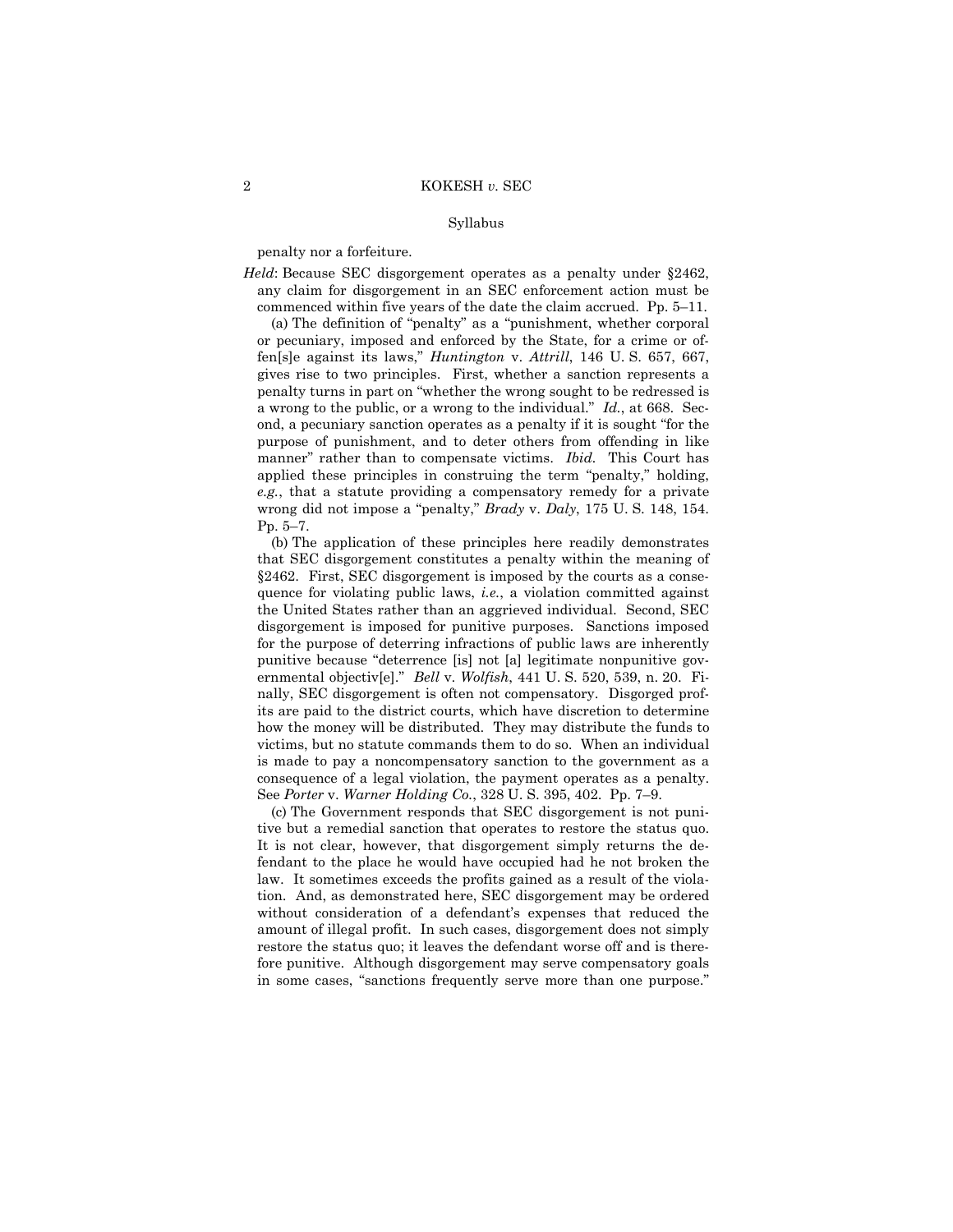## Syllabus

*Austin* v. *United States*, 509 U. S. 602, 610. Because they "go beyond compensation, are intended to punish, and label defendants wrongdoers" as a consequence of violating public laws, *Gabelli*, 568 U. S., at 451–452, disgorgement orders represent a penalty and fall within §2462's 5-year limitations period. Pp. 9–11.

834 F. 3d 1158, reversed.

SOTOMAYOR, J., delivered the opinion for a unanimous Court.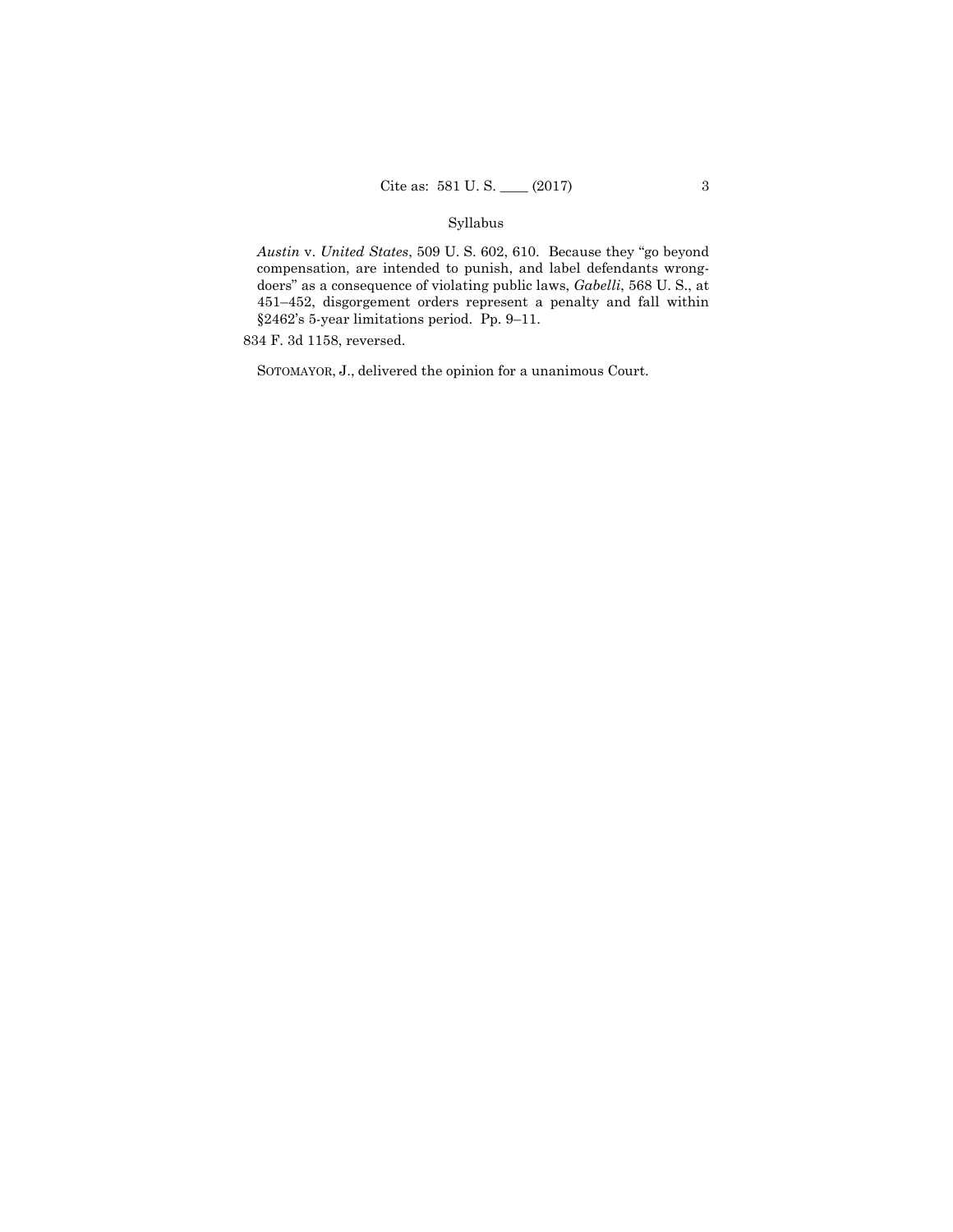preliminary print of the United States Reports. Readers are requested to notify the Reporter of Decisions, Supreme Court of the United States, Wash- ington, D. C. 20543, of any typographical or other formal errors, in order that corrections may be made before the preliminary print goes to press. NOTICE: This opinion is subject to formal revision before publication in the

### $\frac{1}{2}$  ,  $\frac{1}{2}$  ,  $\frac{1}{2}$  ,  $\frac{1}{2}$  ,  $\frac{1}{2}$  ,  $\frac{1}{2}$  ,  $\frac{1}{2}$ **SUPREME COURT OF THE UNITED STATES**

#### $\frac{1}{2}$  ,  $\frac{1}{2}$  ,  $\frac{1}{2}$  ,  $\frac{1}{2}$  ,  $\frac{1}{2}$  ,  $\frac{1}{2}$ No. 16–529

## CHARLES R. KOKESH, PETITIONER *v.* SECURITIES AND EXCHANGE COMMISSION

## ON WRIT OF CERTIORARI TO THE UNITED STATES COURT OF APPEALS FOR THE TENTH CIRCUIT

#### [June 5, 2017]

### JUSTICE SOTOMAYOR delivered the opinion of the Court.

A 5-year statute of limitations applies to any "action, suit or proceeding for the enforcement of any civil fine, penalty, or forfeiture, pecuniary or otherwise." 28 U. S. C. §2462. This case presents the question whether §2462 applies to claims for disgorgement imposed as a sanction for violating a federal securities law. The Court holds that it does. Disgorgement in the securities-enforcement context is a "penalty" within the meaning of §2462, and so disgorgement actions must be commenced within five years of the date the claim accrues.

## I A

 securities industry."1 *SEC* v. *Capital Gains Research*  After rampant abuses in the securities industry led to the 1929 stock market crash and the Great Depression, Congress enacted a series of laws to ensure that "the highest ethical standards prevail in every facet of the

——————

<sup>1</sup>Each of these statutes—the Securities Act of 1933, 15 U. S. C. §77a *et seq*.; the Securities Exchange Act of 1934, 15 U. S. C. §78a *et seq*.; the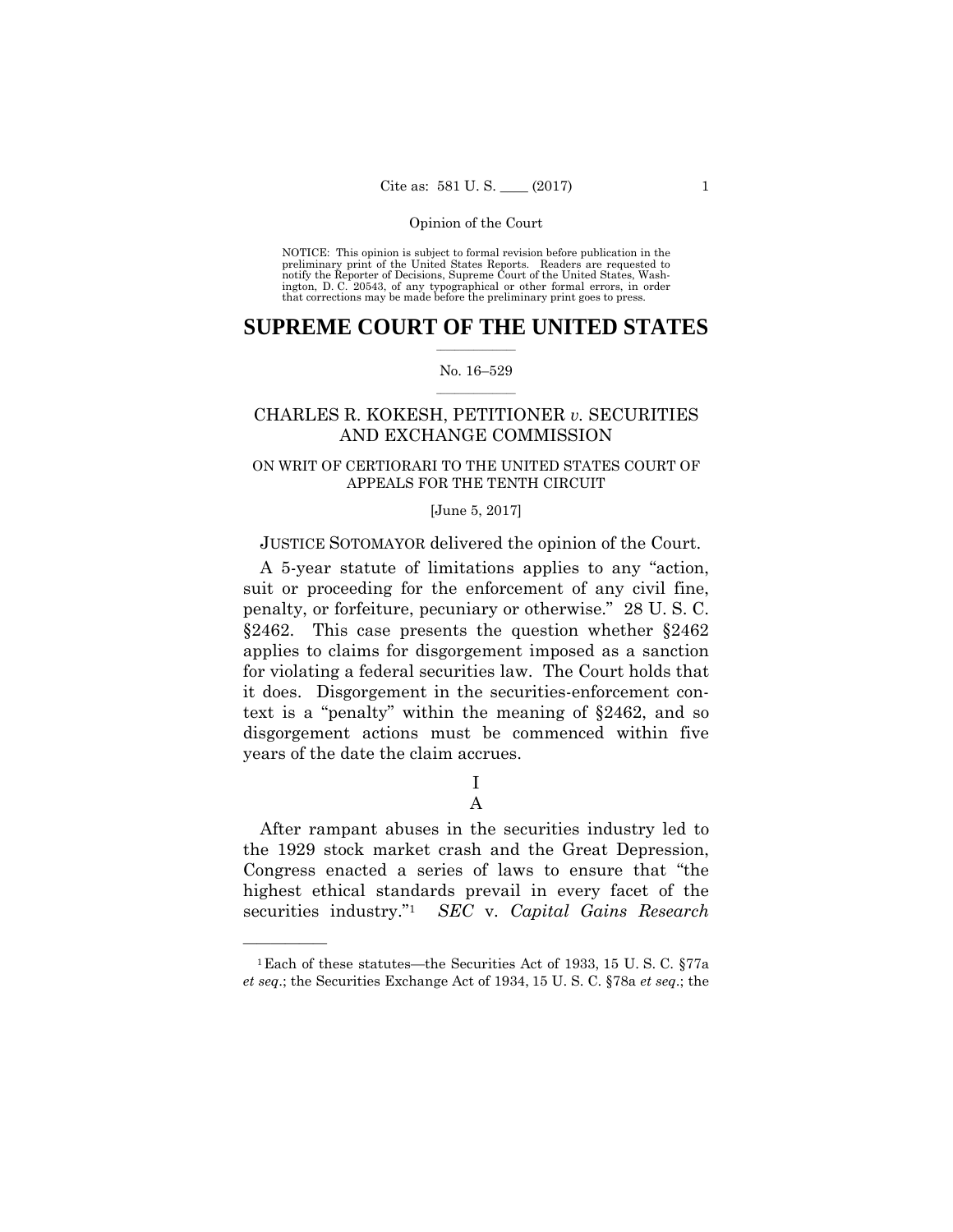#### Opinion of the Court

*Bureau, Inc.*, 375 U. S. 180, 186–187 (1963) (internal quotation marks omitted). The second in the series—the Securities Exchange Act of 1934—established the Securities and Exchange Commission (SEC or Commission) to enforce federal securities laws. Congress granted the Commission power to prescribe "'rules and regulations . . . as necessary or appropriate in the public interest or for the protection of investors.'" *Blue Chip Stamps* v. *Manor Drug Stores*, 421 U. S. 723, 728 (1975). In addition to rulemaking, Congress vested the Commission with "broad authority to conduct investigations into possible violations of the federal securities laws." *SEC* v. *Jerry T. O'Brien, Inc.*, 467 U. S. 735, 741 (1984). If an investigation uncovers evidence of wrongdoing, the Commission may initiate enforcement actions in federal district court.

Initially, the only statutory remedy available to the SEC in an enforcement action was an injunction barring future violations of securities laws. See 1 T. Hazen, Law of Securities Regulation §1:37 (7th ed., rev. 2016). In the absence of statutory authorization for monetary remedies, the Commission urged courts to order disgorgement as an exercise of their "inherent equity power to grant relief ancillary to an injunction." *SEC* v. *Texas Gulf Sulphur Co.*, 312 F. Supp. 77, 91 (SDNY 1970), aff 'd in part and rev'd in part, 446 F. 2d 1301 (CA2 1971). Generally, disgorgement is a form of "[r]estitution measured by the defendant's wrongful gain." Restatement (Third) of Restitution and Unjust Enrichment §51, Comment *a*, p. 204

——————

 business ethics in the securities industry." *SEC* v. *Capital Gains*  Public Utility Holding Company Act of 1935, 15 U. S. C. §79 *et seq*.; the Trust Indenture Act of 1939, 15 U. S. C. §77aaa *et seq*.; the Investment Company Act of 1940, 15 U. S. C. §80a–1 *et seq*.; and the Investment Advisers Act of 1940, 15 U. S. C. §80b–1 *et seq*.—serves the "fundamental purpose" of "substitut[ing] a philosophy of full disclosure for the philosophy of *caveat emptor* and thus . . . achiev[ing] a high standard of *Research Bureau, Inc.*, 375 U. S. 180, 186 (1963).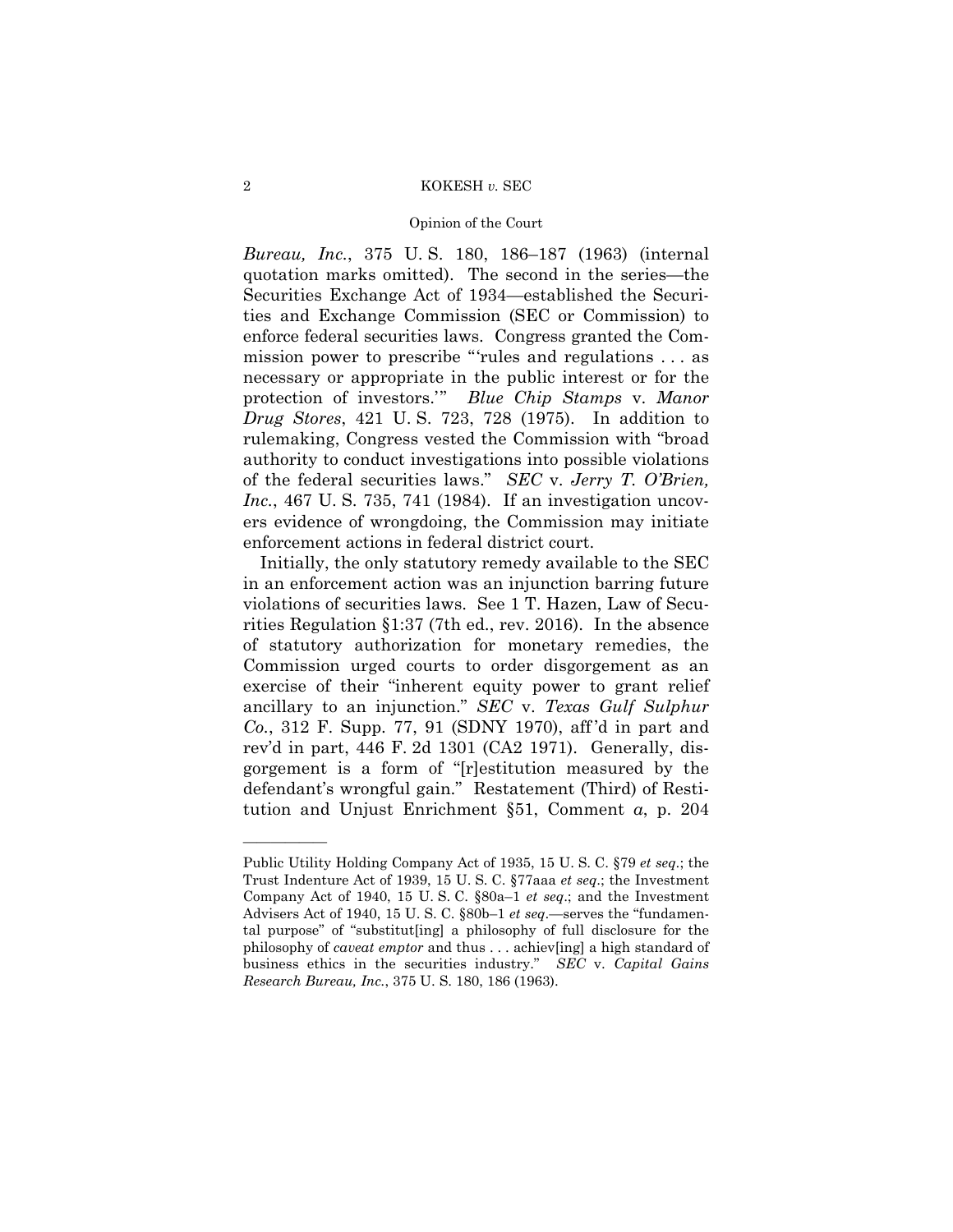(2010) (Restatement (Third)). Disgorgement requires that the defendant give up "those gains . . . properly attributable to the defendant's interference with the claimant's legally protected rights." *Ibid*. Beginning in the 1970's, courts ordered disgorgement in SEC enforcement proceedings in order to "deprive . . . defendants of their profits in order to remove any monetary reward for violating" securities laws and to "protect the investing public by providing an effective deterrent to future violations." *Texas Gulf*, 312 F. Supp., at 92.

In 1990, as part of the Securities Enforcement Remedies and Penny Stock Reform Act, Congress authorized the Commission to seek monetary civil penalties. 104 Stat. 932, codified at 15 U. S. C. §77t(d). The Act left the Commission with a full panoply of enforcement tools: It may promulgate rules, investigate violations of those rules and the securities laws generally, and seek monetary penalties and injunctive relief for those violations. In the years since the Act, however, the Commission has continued its practice of seeking disgorgement in enforcement proceedings.

This Court has already held that the 5-year statute of limitations set forth in 28 U. S. C. §2462 applies when the Commission seeks statutory monetary penalties. See *Gabelli* v. *SEC*, 568 U. S. 442, 454 (2013). The question here is whether §2462, which applies to any "action, suit or proceeding for the enforcement of any civil fine, penalty, or forfeiture, pecuniary or otherwise," also applies when the SEC seeks disgorgement.

#### B

Charles Kokesh owned two investment-adviser firms that provided investment advice to business-development companies. In late 2009, the Commission commenced an enforcement action in Federal District Court alleging that between 1995 and 2009, Kokesh, through his firms, mis-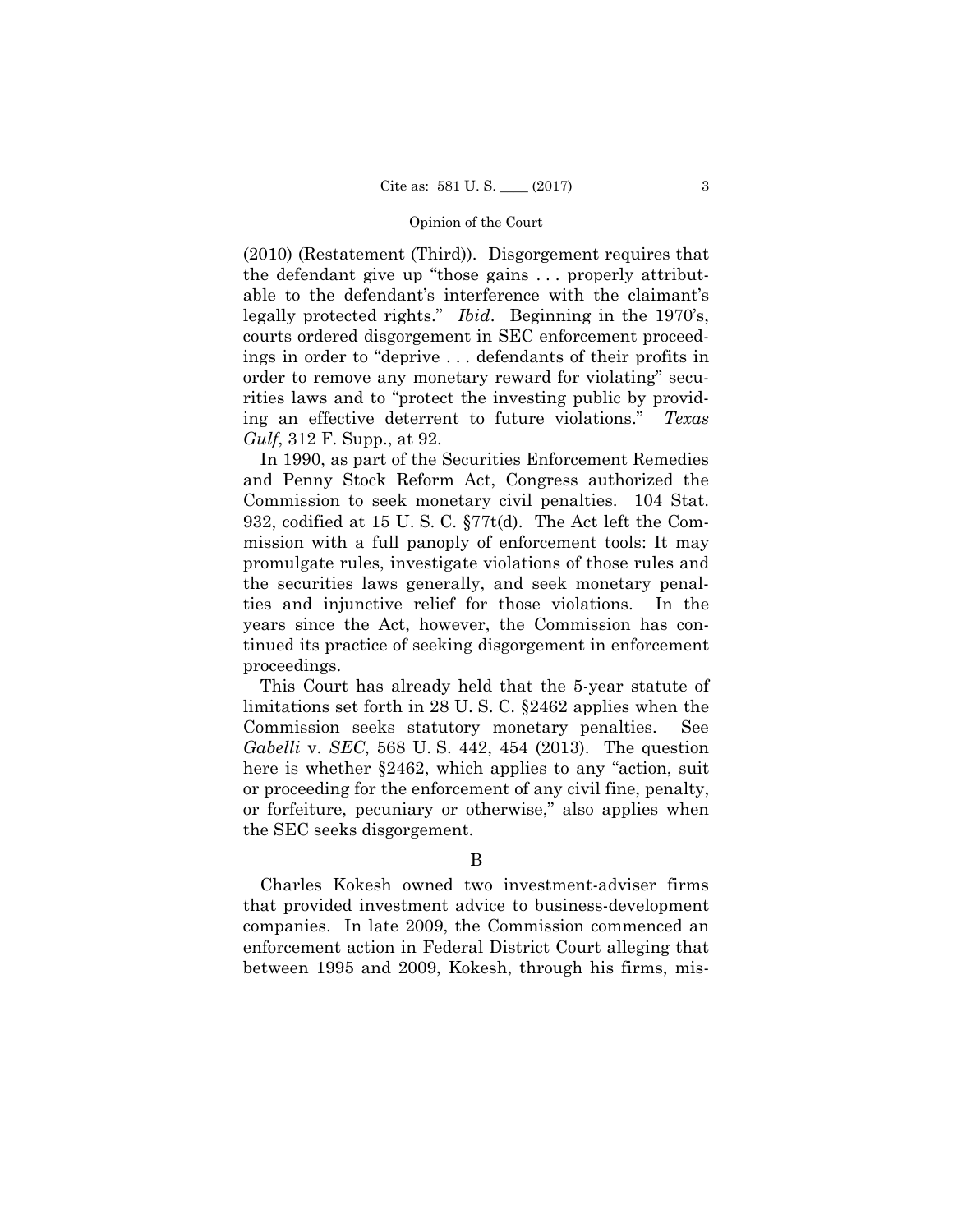#### Opinion of the Court

appropriated \$34.9 million from four of those development companies. The Commission further alleged that, in order to conceal the misappropriation, Kokesh caused the filing of false and misleading SEC reports and proxy statements. The Commission sought civil monetary penalties, disgorgement, and an injunction barring Kokesh from violating securities laws in the future.

 cluded any penalties for misappropriation occurring prior to After a 5-day trial, a jury found that Kokesh's actions violated the Investment Company Act of 1940, 15 U. S. C. §80a–36; the Investment Advisers Act of 1940, 15 U. S. C. §§80b–5, 80b–6; and the Securities Exchange Act of 1934, 15 U. S. C. §§78m, 78n. The District Court then turned to the task of imposing penalties sought by the Commission. As to the civil monetary penalties, the District Court determined that §2462's 5-year limitations period pre-October 27, 2004—that is, five years prior to the date the Commission filed the complaint. App. to Pet. for Cert. 26a. The court ordered Kokesh to pay a civil penalty of \$2,354,593, which represented "the amount of funds that [Kokesh] himself received during the limitations period." *Id.*, at 31a–32a. Regarding the Commission's request for a \$34.9 million disgorgement judgment—\$29.9 million of which resulted from violations outside the limitations period—the court agreed with the Commission that because disgorgement is not a "penalty" within the meaning of §2462, no limitations period applied. The court therefore entered a disgorgement judgment in the amount of \$34.9 million and ordered Kokesh to pay an additional \$18.1 million in prejudgment interest.

The Court of Appeals for the Tenth Circuit affirmed. 834 F. 3d 1158 (2016). It agreed with the District Court that disgorgement is not a penalty, and further found that disgorgement is not a forfeiture. *Id*., at 1164–1167. The court thus concluded that the statute of limitations in §2462 does not apply to SEC disgorgement claims.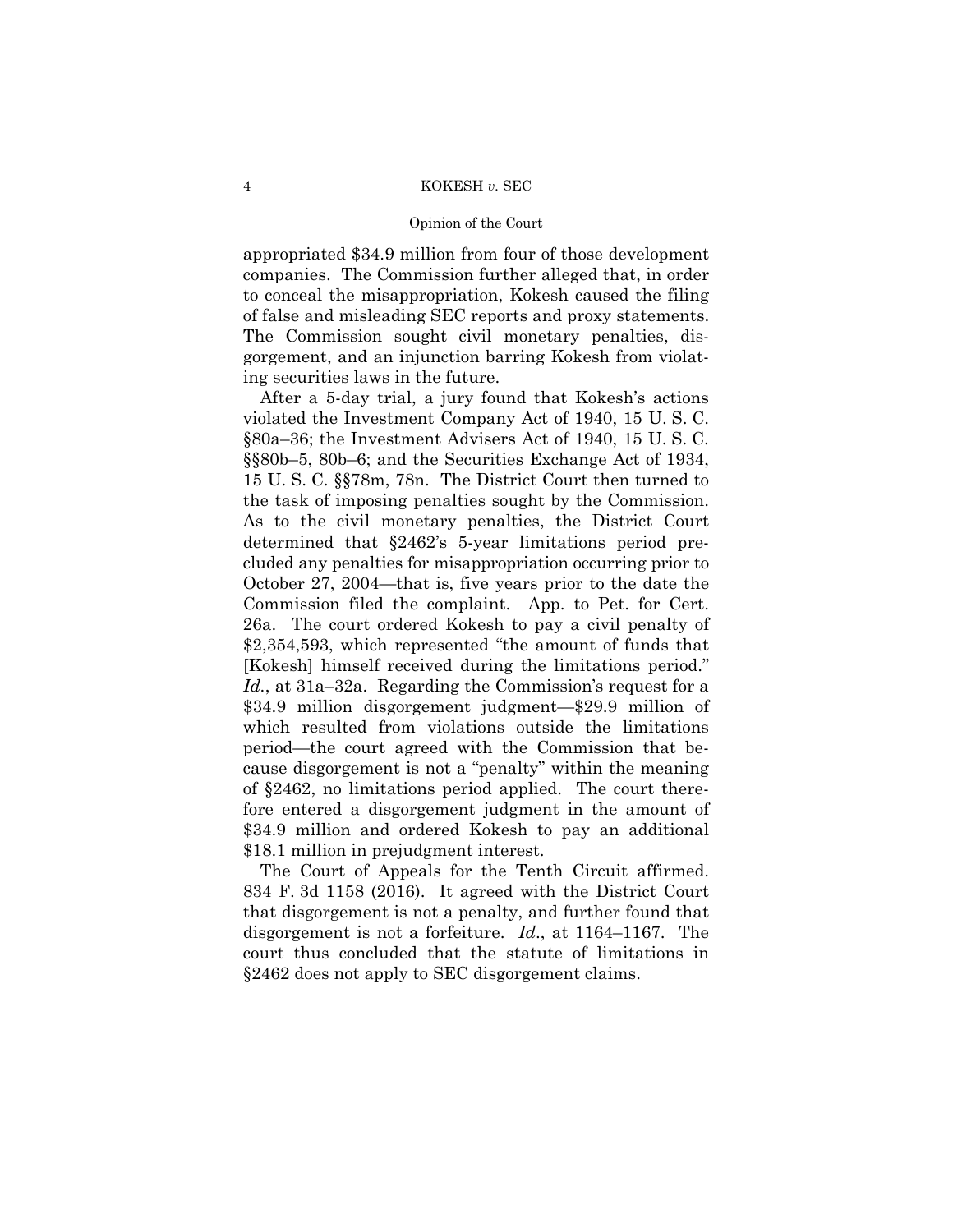This Court granted certiorari, 580 U. S. \_\_\_ (2017), to resolve disagreement among the Circuits over whether disgorgement claims in SEC proceedings are subject to the 5-year limitations period of §2462.2

### II

 nearly two centuries ago. 568 U. S., at 445. In its current Statutes of limitations "se[t] a fixed date when exposure to the specified Government enforcement efforts en[d]." *Gabelli*, 568 U. S., at 448. Such limits are "'vital to the welfare of society'" and rest on the principle that "'even wrongdoers are entitled to assume that their sins may be forgotten.'" *Id.,* at 449. The statute of limitations at issue here—28 U.S.C.  $\S2462$ —finds its roots in a law enacted form, §2462 establishes a 5-year limitations period for "an action, suit or proceeding for the enforcement of any civil fine, penalty, or forfeiture." This limitations period applies here if SEC disgorgement qualifies as either a fine, penalty, or forfeiture. We hold that SEC disgorgement constitutes a penalty.3

## A

A "penalty" is a "punishment, whether corporal or pecuniary, imposed and enforced by the State, for a crime or offen[s]e against its laws." *Huntington* v. *Attrill*, 146 U. S. 657, 667 (1892). This definition gives rise to two principles. First, whether a sanction represents a penalty turns

——————

<sup>2</sup>Compare *SEC* v. *Graham*, 823 F. 3d 1357, 1363 (CA11 2016) (holding that §2462 applies to SEC disgorgement claims), with *Riordan* v. *SEC*, 627 F. 3d 1230, 1234 (CADC 2010) (holding that §2462 does not apply to SEC disgorgement claims). 3Nothing in this opinion should be interpreted as an opinion on

whether courts possess authority to order disgorgement in SEC enforcement proceedings or on whether courts have properly applied disgorgement principles in this context The sole question presented in this case is whether disgorgement, as applied in SEC enforcement actions, is subject to §2462's limitations period.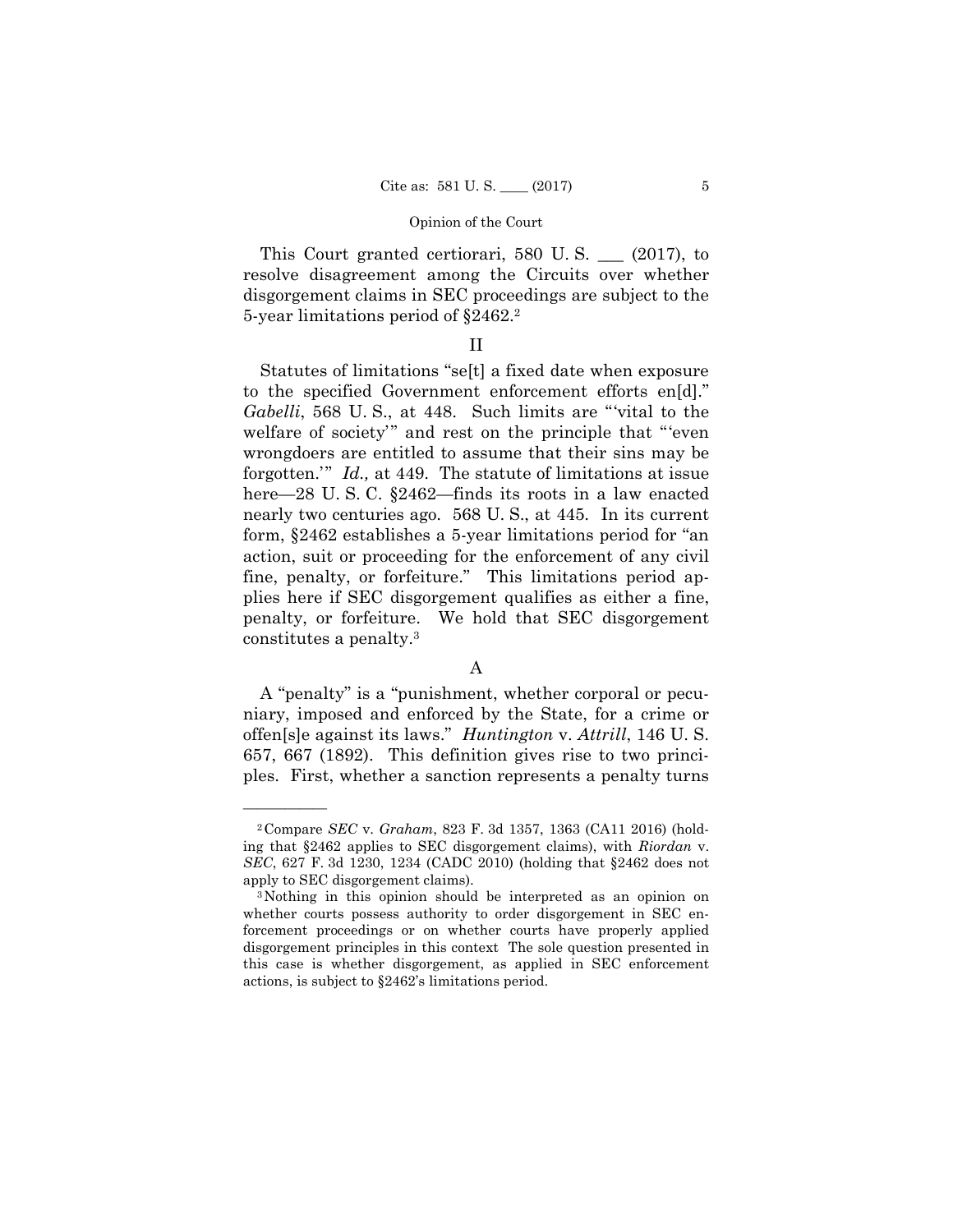#### Opinion of the Court

 opposed to compensating a victim for his loss. *Id*., at 668. in part on "whether the wrong sought to be redressed is a wrong to the public, or a wrong to the individual." *Id*., at 668. Although statutes creating private causes of action against wrongdoers may appear—or even be labeled penal, in many cases "neither the liability imposed nor the remedy given is strictly penal." *Id*., at 667. This is because "[p]enal laws, strictly and properly, are those imposing punishment for an offense committed against the State." *Ibid.* Second, a pecuniary sanction operates as a penalty only if it is sought "for the purpose of punishment, and to deter others from offending in like manner"—as

The Court has applied these principles in construing the term "penalty." In *Brady* v. *Daly*, 175 U. S. 148 (1899), for example, a playwright sued a defendant in Federal Circuit Court under a statute providing that copyright infringers "'shall be liable for damages . . . not less than one hundred dollars for the first [act of infringement], and fifty dollars for every subsequent performance, as to the court shall appear to be just.'" *Id.,* at 153. The defendant argued that the Circuit Court lacked jurisdiction on the ground that a separate statute vested district courts with exclusive jurisdiction over actions "to recover a penalty." *Id*., at 152. To determine whether the statutory damages represented a penalty, this Court noted first that the statute provided "for a recovery of damages for an act which violates the rights of the plaintiff, and gives the right of action solely to him" rather than the public generally, and second, that "the whole recovery is given to the proprietor, and the statute does not provide for a recovery by any other person." *Id*., at 154, 156. By providing a compensatory remedy for a private wrong, the Court held, the statute did not impose a "penalty." *Id.,* at 154.

Similarly, in construing the statutory ancestor of §2462, the Court utilized the same principles. In *Meeker* v. *Lehigh Valley R. Co.*, 236 U. S. 412, 421–422 (1915), the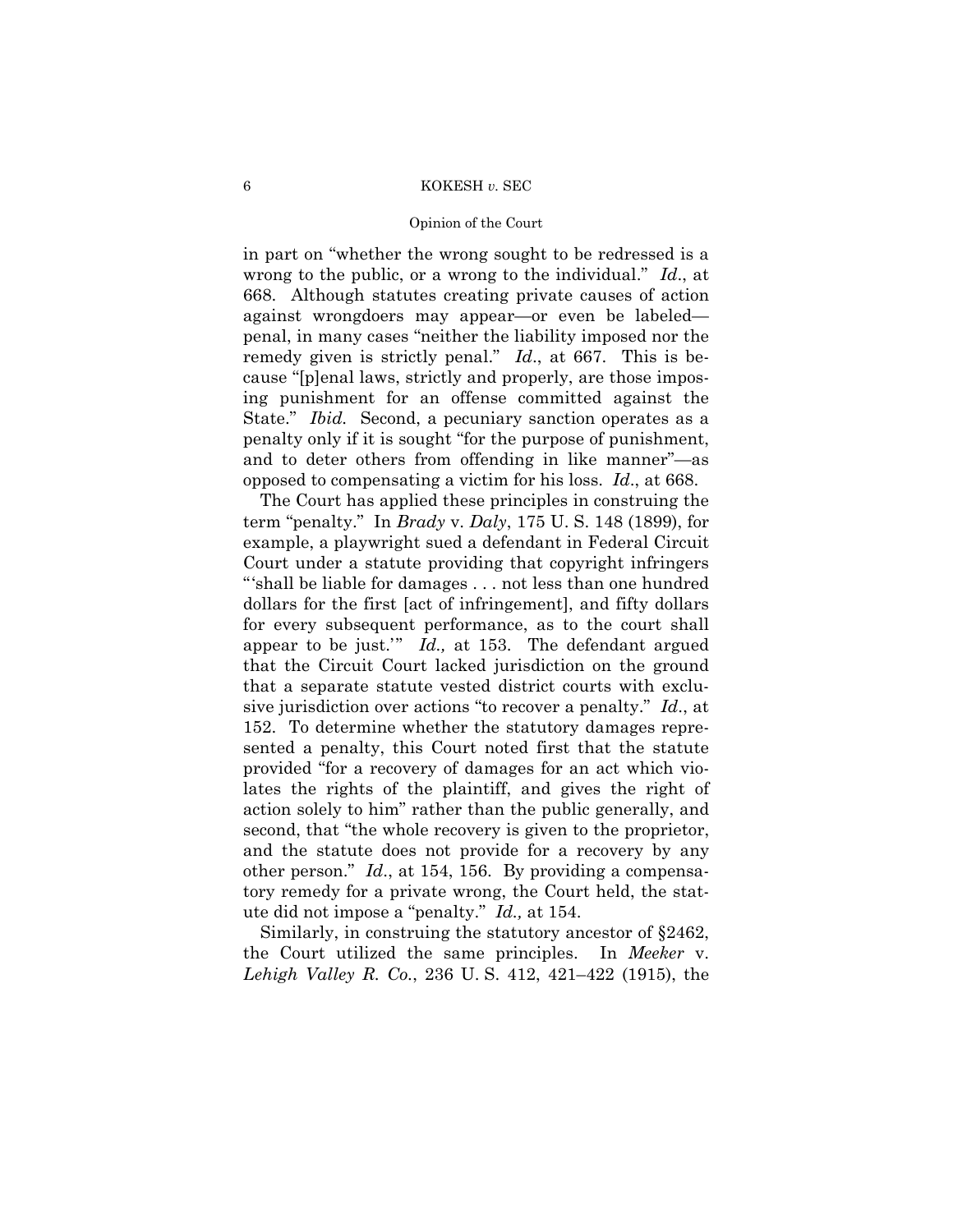Interstate Commerce Commission, a now-defunct federal agency charged with regulating railroads, ordered a railroad company to refund and pay damages to a shipping company for excessive shipping rates. The railroad company argued that the action was barred by Rev. Stat. §1047, Comp. Stat. 1913, §1712 (now 28 U. S. C. §2462), which imposed a 5-year limitations period upon any "'suit or prosecution for a penalty or forfeiture, pecuniary or otherwise, accruing under the laws of the United States.'" 236 U. S., at 423. The Court rejected that argument, reasoning that "the words 'penalty or forfeiture' in [the statute] refer to something imposed in a punitive way for an infraction of a public law." *Ibid*. A penalty, the Court held, does "not include a liability imposed [solely] for the purpose of redressing a private injury." *Ibid*. Because the liability imposed was compensatory and paid entirely to a private plaintiff, it was not a "penalty" within the meaning of the statute of limitations. *Ibid.*; see also *Gabelli*, 568 U. S., at 451–452 ("[P]enalties" in the context of §2462 "go beyond compensation, are intended to punish, and label defendants wrongdoers").

## B

Application of the foregoing principles readily demonstrates that SEC disgorgement constitutes a penalty within the meaning of §2462.

First, SEC disgorgement is imposed by the courts as a consequence for violating what we described in *Meeker* as public laws. The violation for which the remedy is sought is committed against the United States rather than an aggrieved individual—this is why, for example, a securitiesenforcement action may proceed even if victims do not support or are not parties to the prosecution. As the Government concedes, "[w]hen the SEC seeks disgorgement, it acts in the public interest, to remedy harm to the public at large, rather than standing in the shoes of particular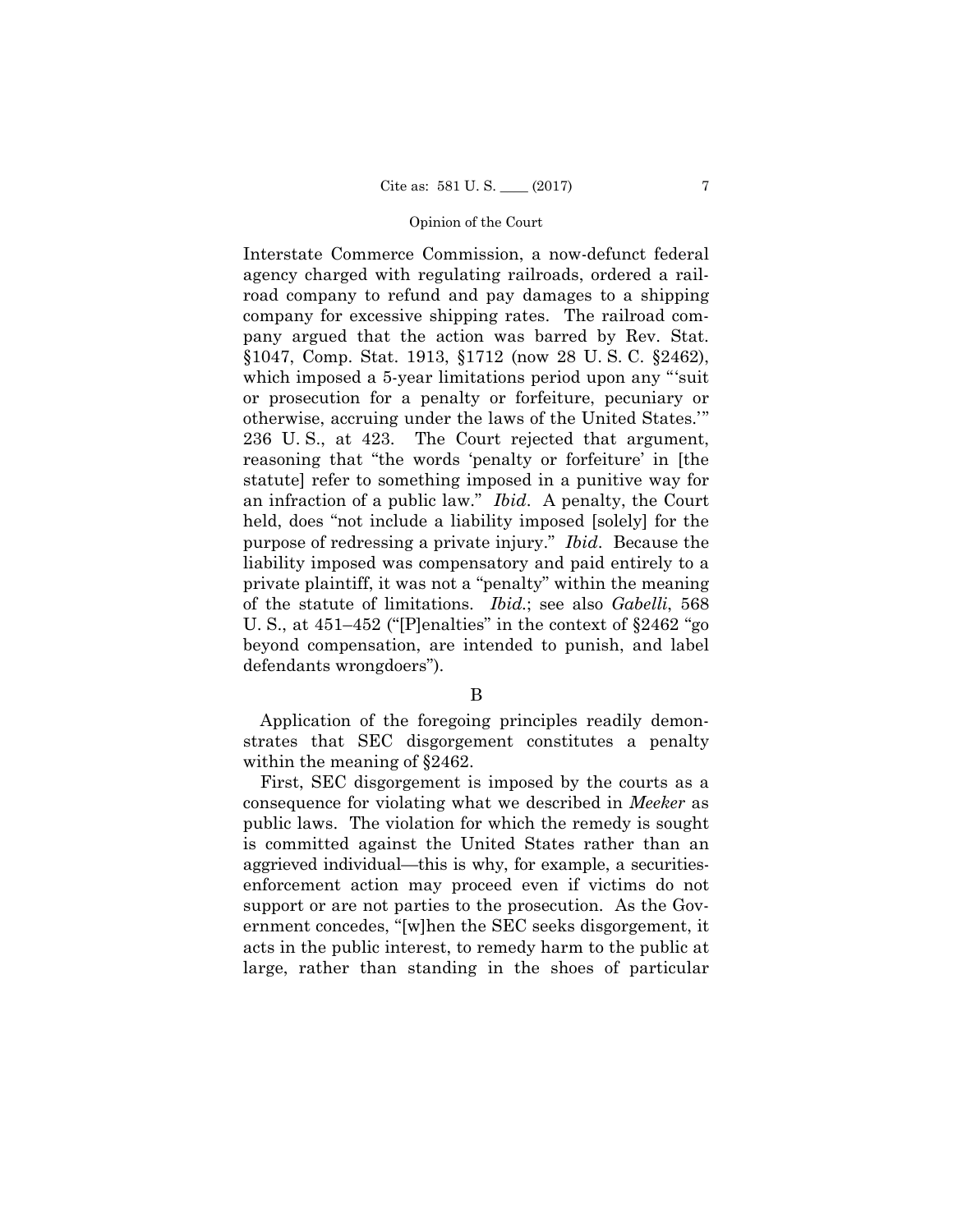#### Opinion of the Court

injured parties." Brief for United States 22. Courts agree. See, *e.g., SEC* v. *Rind*, 991 F. 2d 1486, 1491 (CA9 1993) ("[D]isgorgement actions further the Commission's public policy mission of protecting investors and safeguarding the integrity of the markets"); *SEC* v. *Teo*, 746 F. 3d 90, 102 (CA3 2014) ("[T]he SEC pursues [disgorgement] 'independent of the claims of individual investors'" in order to "'promot[e] economic and social policies'").

Second, SEC disgorgement is imposed for punitive purposes. In *Texas Gulf*—one of the first cases requiring disgorgement in SEC proceedings—the court emphasized the need "to deprive the defendants of their profits in order to . . . protect the investing public by providing an effective deterrent to future violations." 312 F. Supp., at 92. In the years since, it has become clear that deterrence is not simply an incidental effect of disgorgement. Rather, courts have consistently held that "[t]he primary purpose of disgorgement orders is to deter violations of the securities laws by depriving violators of their ill-gotten gains." *SEC* v. *Fischbach Corp*., 133 F. 3d 170, 175 (CA2 1997); see also *SEC* v. *First Jersey Securities, Inc.*, 101 F. 3d 1450, 1474 (CA2 1996) ("The primary purpose of disgorgement as a remedy for violation of the securities laws is to deprive violators of their ill-gotten gains, thereby effectuating the deterrence objectives of those laws"); *Rind*, 991 F. 2d, at 1491 ("'The deterrent effect of [an SEC] enforcement action would be greatly undermined if securities law violators were not required to disgorge illicit profits'"). Sanctions imposed for the purpose of deterring infractions of public laws are inherently punitive because "deterrence [is] not [a] legitimate nonpunitive governmental objectiv[e]." *Bell* v. *Wolfish*, 441 U. S. 520, 539, n. 20 (1979); see also *United States* v. *Bajakajian*, 524 U. S. 321, 329 (1998) ("Deterrence . . . has traditionally been viewed as a goal of punishment").

Finally, in many cases, SEC disgorgement is not com-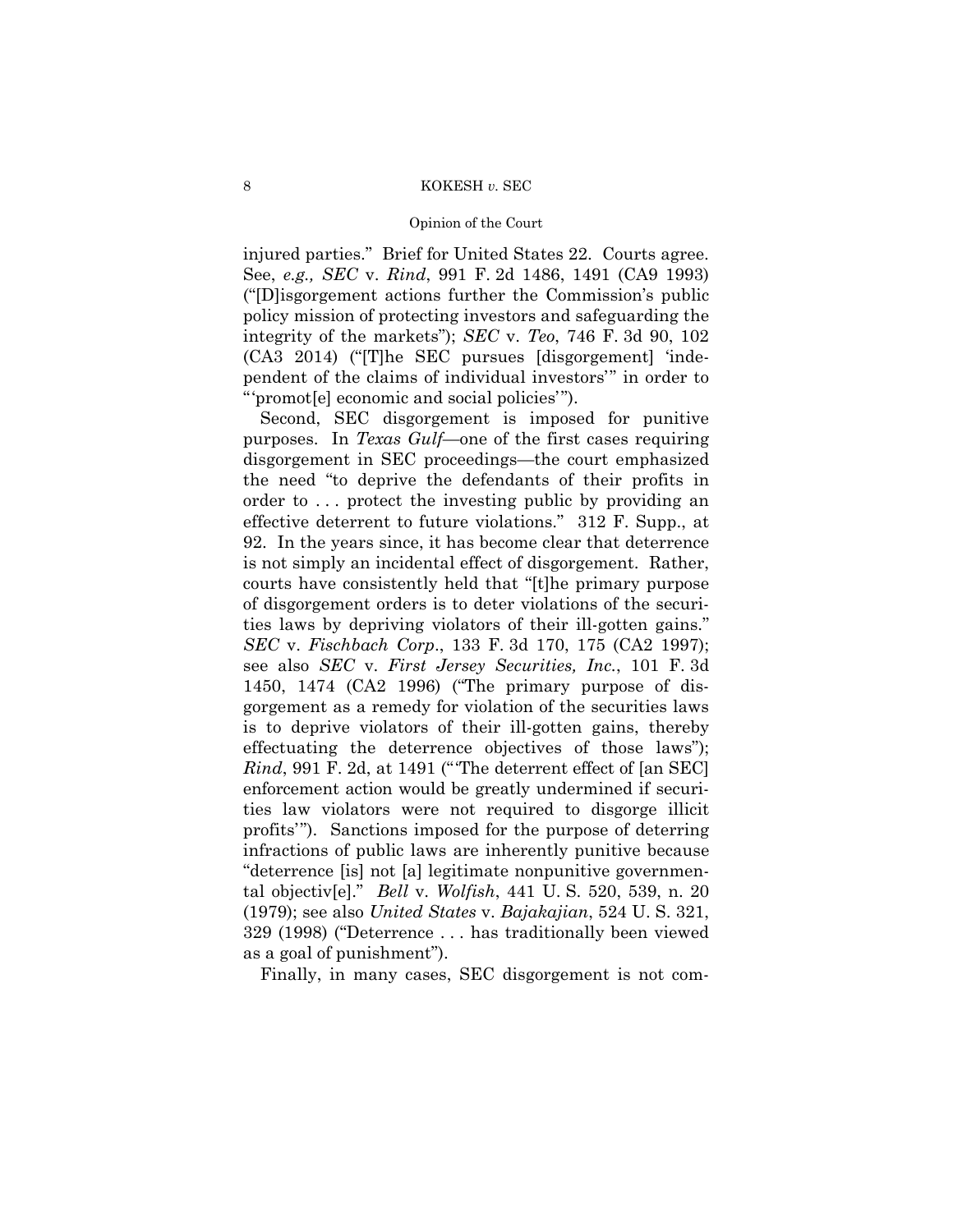pensatory. As courts and the Government have employed the remedy, disgorged profits are paid to the district court, and it is "within the court's discretion to determine how and to whom the money will be distributed." *Fischbach Corp*., 133 F. 3d, at 175. Courts have required disgorgement "regardless of whether the disgorged funds will be paid to such investors as restitution." *Id*., at 176; see *id*., at 175 ("Although disgorged funds may often go to compensate securities fraud victims for their losses, such compensation is a distinctly secondary goal"). Some disgorged funds are paid to victims; other funds are dispersed to the United States Treasury. See, *e.g.*, *id.,* at 171 (affirming distribution of disgorged funds to Treasury where "no party before the court was entitled to the funds and . . . the persons who might have equitable claims were too dispersed for feasible identification and payment"); *SEC* v. *Lund*, 570 F. Supp. 1397, 1404–1405 (CD Cal. 1983) (ordering disgorgement and directing trustee to disperse funds to victims if "feasible" and to disperse any remaining money to the Treasury). Even though district courts may distribute the funds to the victims, they have not identified any statutory command that they do so. When an individual is made to pay a noncompensatory sanction to the Government as a consequence of a legal violation, the payment operates as a penalty. See *Porter* v. *Warner Holding Co.*, 328 U. S. 395, 402 (1946) (distinguishing between restitution paid to an aggrieved party and penalties paid to the Government).

SEC disgorgement thus bears all the hallmarks of a penalty: It is imposed as a consequence of violating a public law and it is intended to deter, not to compensate. The 5-year statute of limitations in §2462 therefore applies when the SEC seeks disgorgement.

The Government's primary response to all of this is that

 $\Gamma$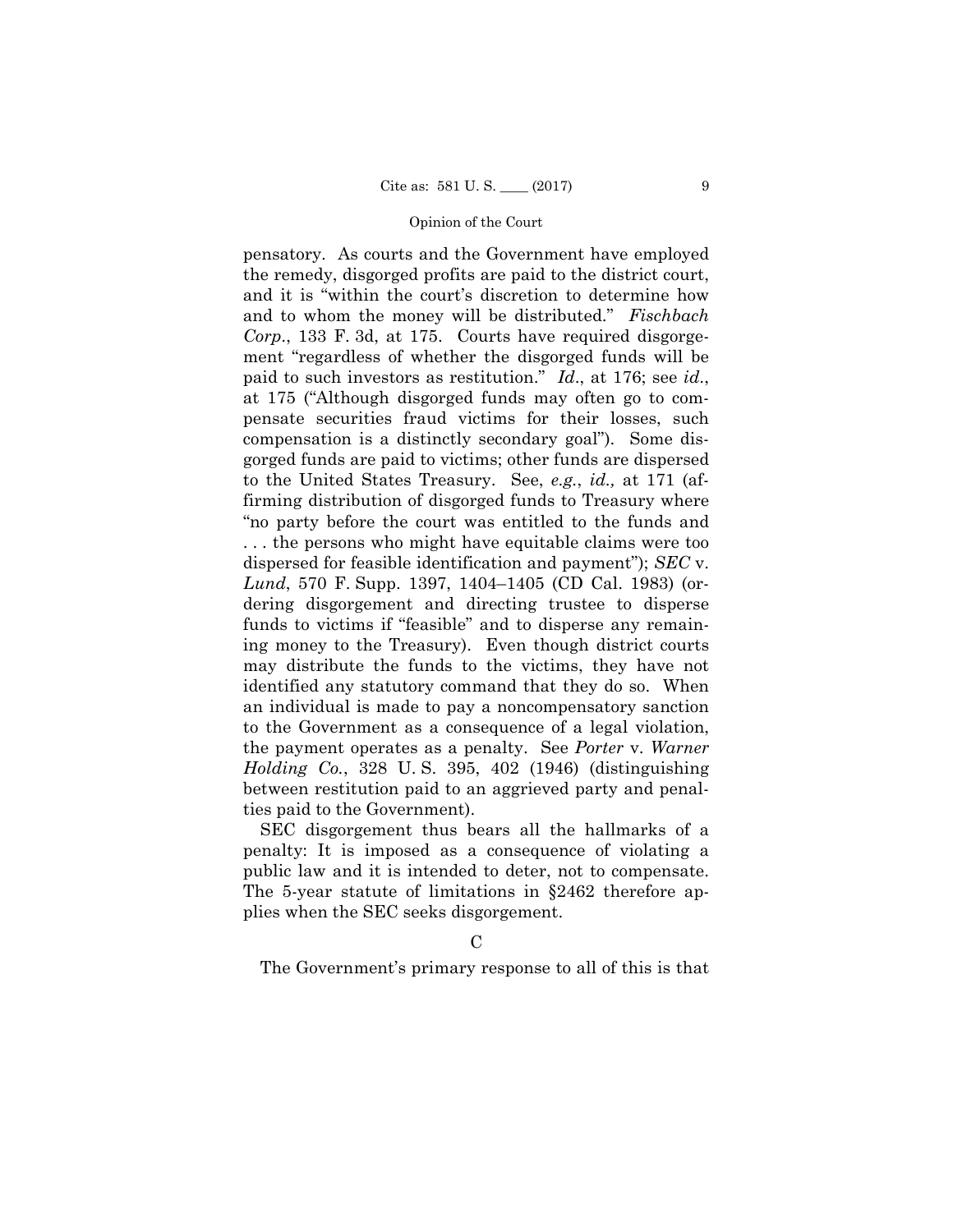#### Opinion of the Court

 mation—even though they never received any profits. SEC disgorgement is not punitive but "remedial" in that it "lessen[s] the effects of a violation" by "'restor[ing] the status quo.'" Brief for Respondent 17. As an initial matter, it is not clear that disgorgement, as courts have applied it in the SEC enforcement context, simply returns the defendant to the place he would have occupied had he not broken the law. SEC disgorgement sometimes exceeds the profits gained as a result of the violation. Thus, for example, "an insider trader may be ordered to disgorge not only the unlawful gains that accrue to the wrongdoer directly, but also the benefit that accrues to third parties whose gains can be attributed to the wrongdoer's conduct." *SEC* v. *Contorinis*, 743 F. 3d 296, 302 (CA2 2014). Individuals who illegally provide confidential trading information have been forced to disgorge profits gained by individuals who received and traded based on that infor-*Ibid*; see also *SEC* v. *Warde*, 151 F. 3d 42, 49 (CA2 1998) ("A tippee's gains are attributable to the tipper, regardless whether benefit accrues to the tipper"); *SEC* v. *Clark*, 915 F. 2d 439, 454 (CA9 1990) ("[I]t is well settled that a tipper can be required to disgorge his tippees' profits"). And, as demonstrated by this case, SEC disgorgement sometimes is ordered without consideration of a defendant's expenses that reduced the amount of illegal profit. App. to Pet. for Cert. 43a; see Restatement (Third) §51, Comment *h*, at 216 ("As a general rule, the defendant is entitled to a deduction for all marginal costs incurred in producing the revenues that are subject to disgorgement. Denial of an otherwise appropriate deduction, by making the defendant liable in excess of net gains, results in a punitive sanction that the law of restitution normally attempts to avoid"). In such cases, disgorgement does not simply restore the status quo; it leaves the defendant worse off. The justification for this practice given by the court below demonstrates that disgorgement in this context is a punitive,